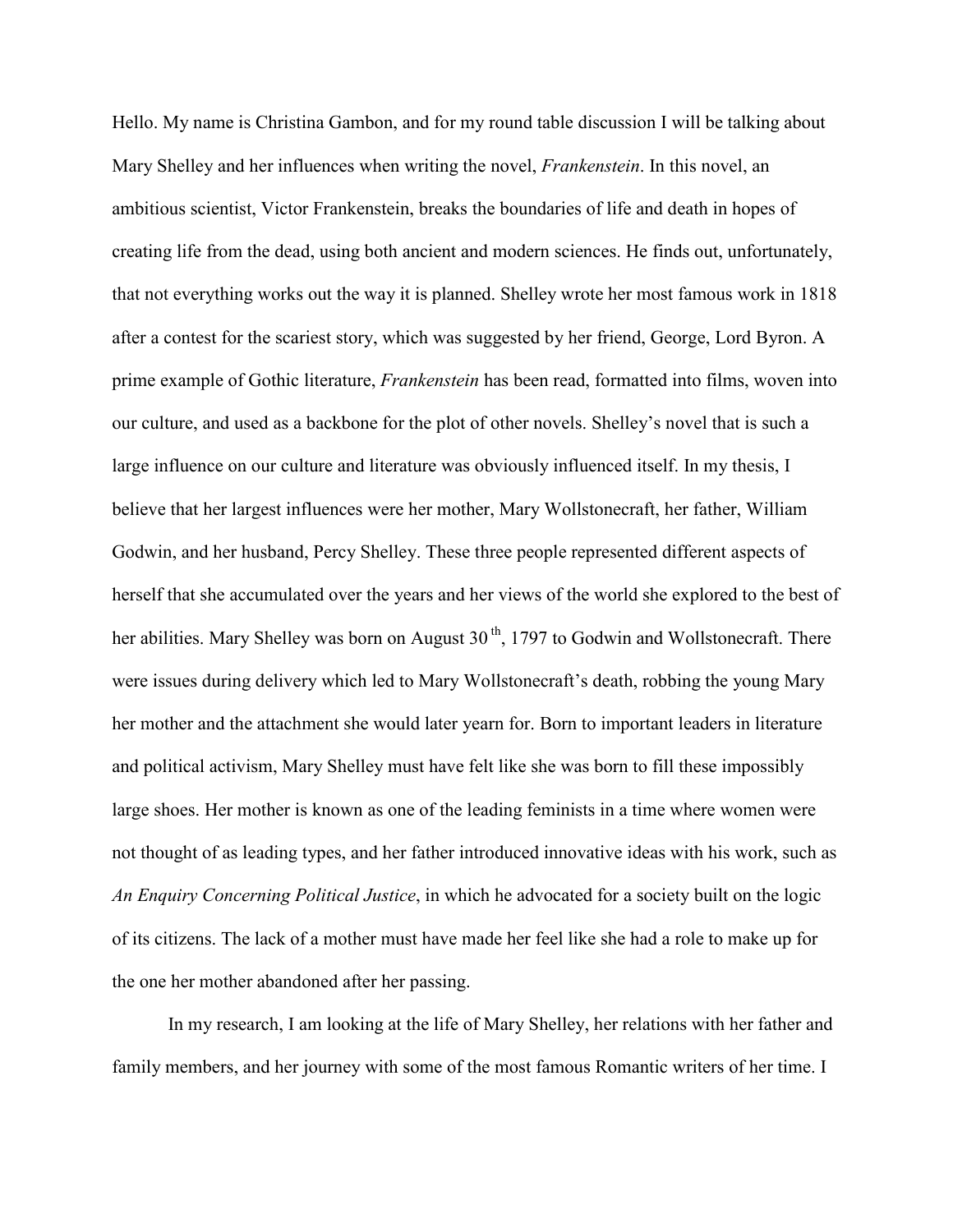am finding that her father was the one who contributed the most to her education, more than any school could do for her. At a young age, she was introduced to humanities, sciences, philosophy, and other subjects not typically taught to young girls. All she had of her mother were the works she left behind as her legacy and the journals her father later published for his wife posthumously. The lack of a mother is evident in *Frankenstein*, with Victor's mother dying in the early stages of the novel, as is the attempt of motherhood by the creator. Mary Shelley dealt with both these roles of motherhood, having lost her own mother and given birth to both a stillborn child and her first piece of literature. Her parents influenced her in ways that famous parents would, with great anxiety in her birth as an author and her view of the world; however, she was able to act out on these philosophies she built up, and eventually used in her novel, with her husband, Percy Shelley. Shelley himself was an avid fan of William Godwin and had a good relation with the philosopher, which was destroyed irrevocably when the former ran off with Mary. William Godwin didn't believe in marriage, more or less advocating for a relationship with another free of such commitments. Percy Shelley, an already married man, was infatuated with Mary Shelley and wanted to be with her, so he ran away from his wife to live out Godwin's philosophy with his daughter. Some researchers suggest that Percy Shelley was going to fall in love with Mary regardless of anything other than her name being "Mary"; being the child of both Mary Wollstonecraft and William Godwin, both of whom were literature idols to many, made her very attractive to certain people.

 The questions I've been having in my research concern Mary Shelley's relationship with her father primarily. It seems that there was a deep connection between the two, almost incestuous on the daughter's side. With her publication of *Matilda*, it doesn't seem to be that strange of an idea. *Matilda* is a novel about a woman whose father declares his love for her and